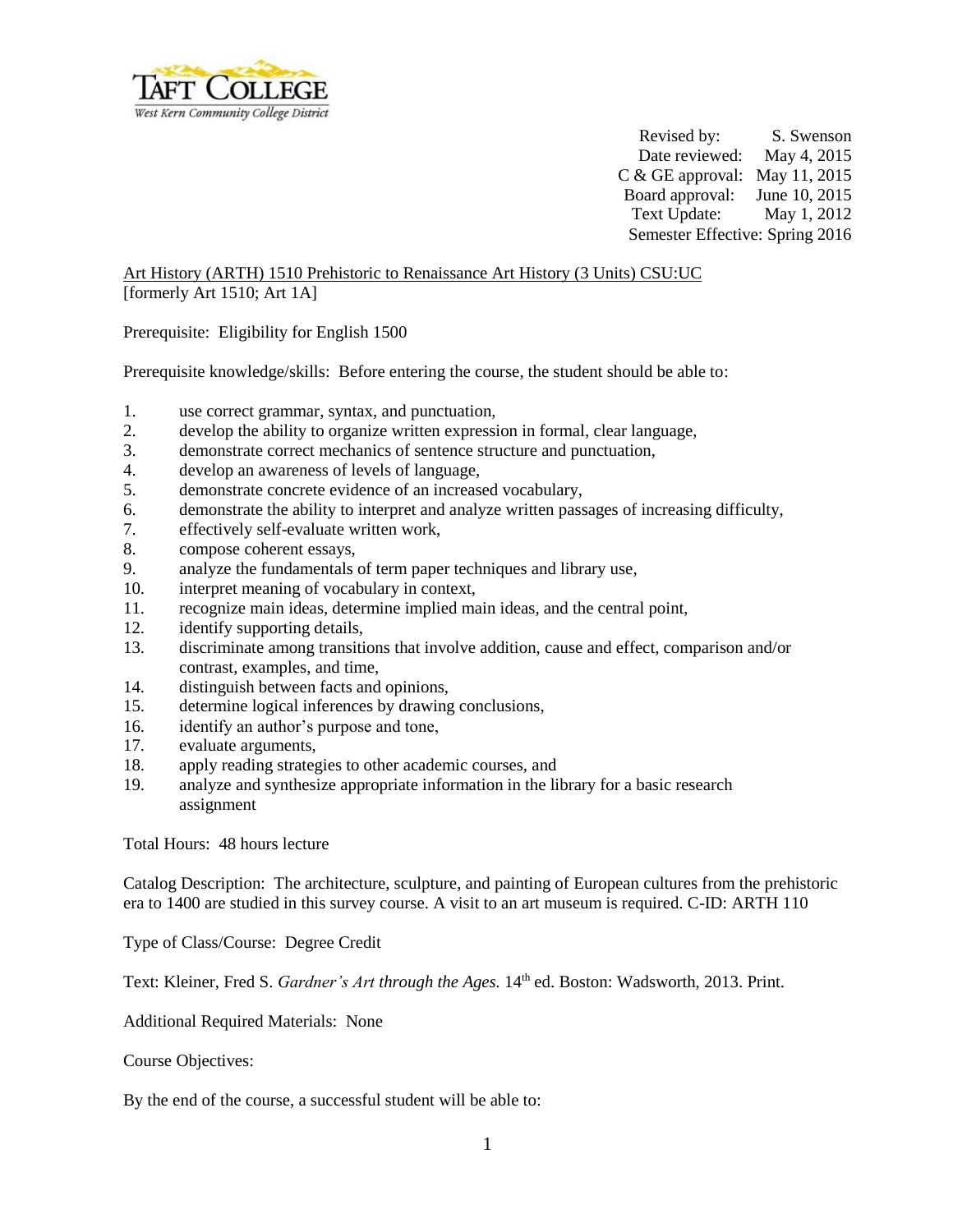

West Kern Community College District

- 1. critically analyze a work of art and identify the style of the work of art,
- 2. critically analyze a work of art and identify the period and geographic location of creation of the work of art,
- 3. identify the major stylistic traits of a period or cultural group,
- 4. critically analyze a work of art and identify the artist of a work of art when appropriate,
- 5. evaluate art as a necessary adjunct to society in its power to reflect, to react to, and to anticipate attitudes and trends,
- 6. compare and contrast early civilizations through corresponding trends of expression in the arts,
- 7. identify periods of art history from the prehistoric through the Gothic,
- 8. identify slides and pictures of art monuments as to period and geographic locations of origin,
- 9. analyze periods in terms of painting, sculpture, and architectural style associated with specific periods and how that style reflects the cultural values of the specific culture,
- 10. name the major artists, when appropriate, who produced certain art works in the periods covered,
- 11. using knowledge of style and culture, formulate a chronological sequence of the periods covered,
- 12. recognize specific leaders, rulers or personalities which greatly influences art of a particular period,
- 13. identify the contributions of women and non-western artists to the development of western art history,
- 14. identify political and social events or conditions which influenced the production of art in the periods covered,
- 15. define terms common in architecture, sculpture, and painting for the periods covered,
- 16. synthesize possible conclusions from significant art monuments of the various covered periods,
- 17. provide examples of current architecture, sculpture, and painting which draw ideas from the past,
- 18. read and analyze persuasive essays and write essays posing solutions to problems such as cultural ownership of ancient artifacts, and
- 19. synthesize their accumulated knowledge of art and analyze slides of unfamiliar works for the purpose of attributing the object to a particular period, culture, or artist and media.

Course Scope and Content:

| Unit I   | $A_{-}$<br><b>B.</b><br>D.    | Introduction and Prehistoric Art<br>Introduction to theories and elements of art<br>Prehistoric Art<br>C. Ancient Near Eastern Art<br>Egyptian Art |  |
|----------|-------------------------------|----------------------------------------------------------------------------------------------------------------------------------------------------|--|
| Unit II  | Aegean and Greek Art          |                                                                                                                                                    |  |
|          | А.                            | Aegean Art                                                                                                                                         |  |
|          | B.                            | Greek (Archaic through Hellenistic) Art                                                                                                            |  |
| Unit III | Roman and Early Christian Art |                                                                                                                                                    |  |
|          | $A_{-}$                       | Etruscan                                                                                                                                           |  |
|          | $\mathbf{B}$ .                | Roman Art                                                                                                                                          |  |
|          | C.                            | Early Christian Art                                                                                                                                |  |
|          | D.                            | <b>Byzantine Art</b>                                                                                                                               |  |
| Unit IV  | Medieval Art                  |                                                                                                                                                    |  |
|          | A.                            | Early Medieval Art                                                                                                                                 |  |
|          | <b>B.</b>                     | Romanesque Art                                                                                                                                     |  |
|          | C.                            | Gothic Art                                                                                                                                         |  |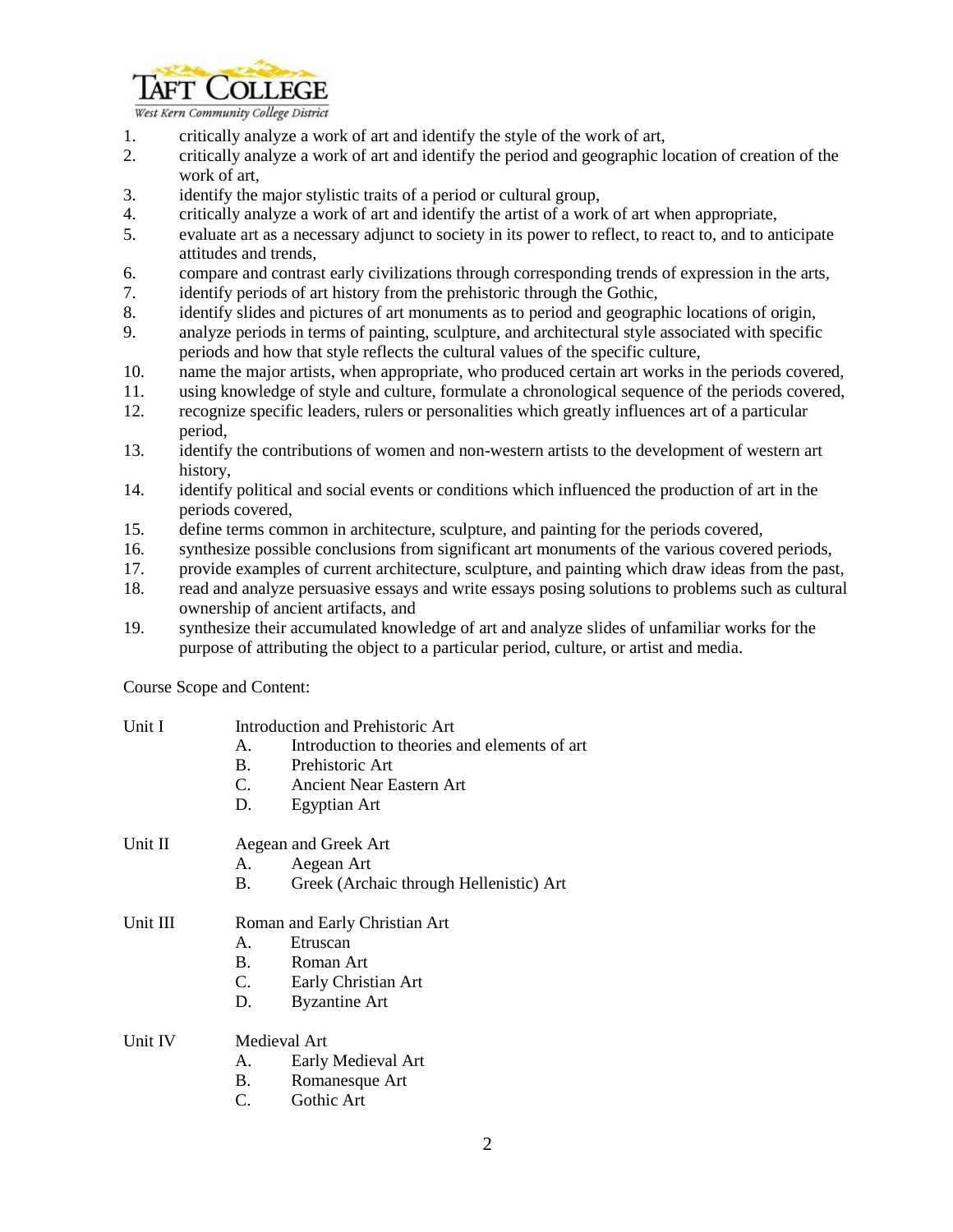

Learning Activities Required Outside of Class:

The students in this class will spend a minimum of 6 hours per week outside of the regular class time doing the following:

- 1. Required, reading in text
- 2. Other assigned readings
- 3. Thinking and writing critically on the essay assignment

Methods of Instruction:

- 1. Lectures with slides
- 2. Class discussion
- 3. Assigned readings
- 4. Individual critical thinking and writing<br>5. Library research
- Library research
- 6. Art museum visit

Methods of Evaluation:

- 1. Chapter quizzes, midterm and final examinations
	- A. Objective questions
	- B. Essay question
- 2. Essay assignment (4-6 pages) derived from the student's critical reading and analysis of selected published articles or videos
- 3. Comparison and contrast cross cultural library research paper assignment

Supplemental Data:

| TOP Code:                    | 100200 Art                       |
|------------------------------|----------------------------------|
| <b>SAM Priority Code:</b>    | E: Non-occupational              |
| Funding Agency:              | Y: Not Applicable                |
| Program Status:              | 1: Program Applicable            |
| Noncredit Category:          | Y: Not Applicable                |
| <b>Special Class Status:</b> | N: Course is not a special class |
| <b>Basic Skills Status:</b>  | N: Not Applicable                |